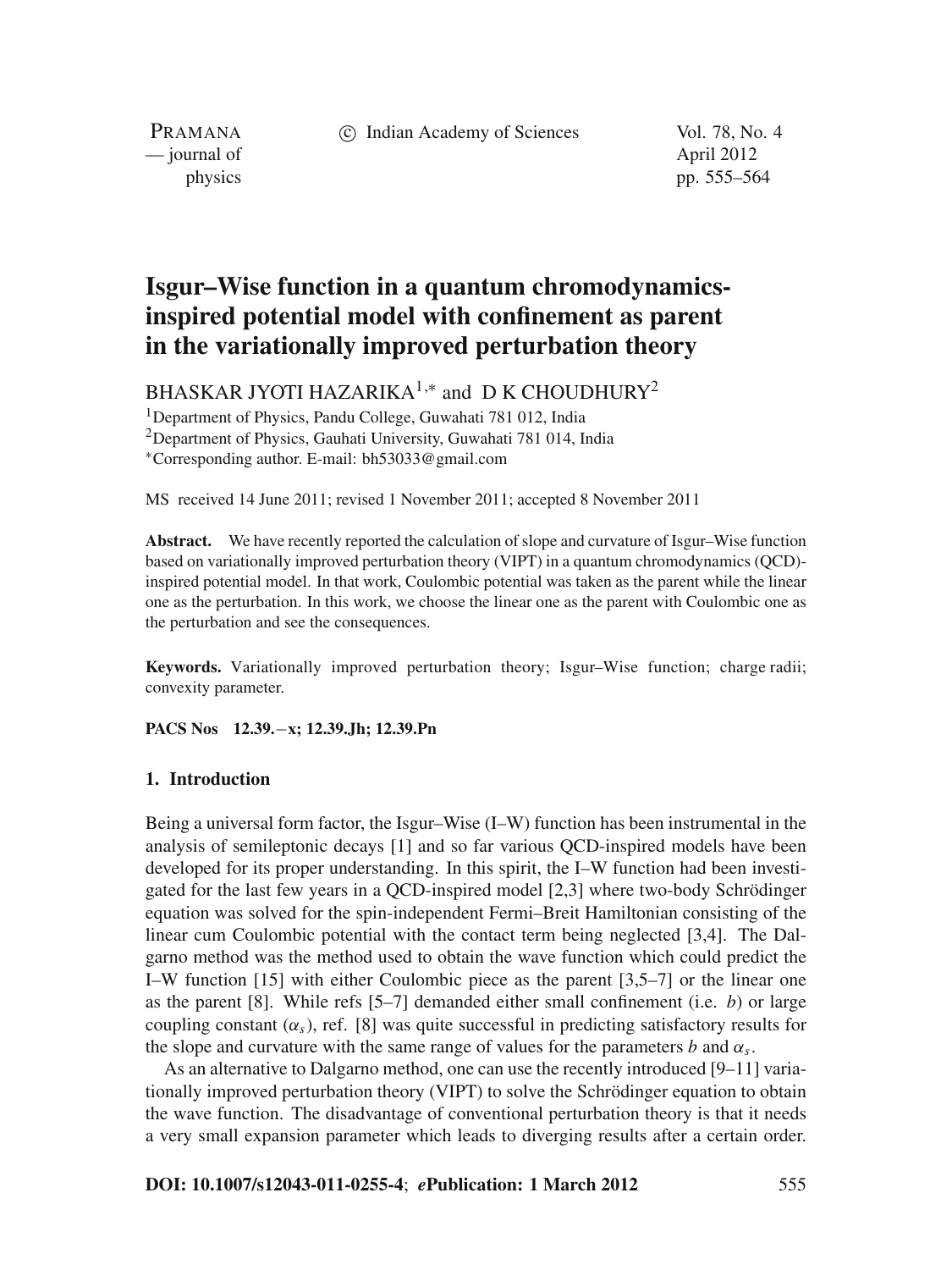# *Bhaskar Jyoti Hazarika and D K Choudhury*

Similarly, the variational method needs an appropriate trial wave function in terms of unknown parameter(s) which is quite tedious and this makes it an inconvenient method. However, in VIPT one uses the variational method in terms of a known trial function and through optimization process, new parameters are obtained which are then applied to the perturbation theory to make the perturbation expansion a convergent one [12]. Thus, the VIPT removes the specific problems of variational method and perturbation theory by combining both of them properly and thus hope to handle large perturbation.

With linear cum Coulombic potential [13], we have two options to use in VIPT: (i) Coulombic potential as the parent and linear one as the perturbation and (ii) linear one as the parent and Coulombic potential as perturbation in the potential model we have adopted. We have already reported such an attempt [12] in the calculation of slope and curvature of I–W function with Coulombic parent. It had successfully analysed the said for  $D$ ,  $D_s$ ,  $B$  mesons taking into account the three terms in the summation of equation expressing the first-order corrected wave function. Although the results were shown to be improved with more terms in that equation, it was quite cumbersome. Further, larger  $\alpha_s$ values were felt necessary for *B*-meson for which the result was not so satisfactory when compared to *D*, *Ds* mesons.

A careful investigation shows that the linear part with significant confinement effect  $(b = 0.183 \text{ GeV}^2)$  is usually dominant over the Coulombic one for mesons having greater reduced mass  $\mu$ . Further, as pointed out in ref. [10], the linear parent is quite handy in predicting the mass, energy etc. for different states compared to the Coulombic one. So, it is definitely worthwhile to test the model with linear parent including also the  $B_s$ ,  $B_c$ mesons which have greater reduced mass  $\mu$ .

We recall that [10] for the linear potential to be dominant we require  $\langle r \rangle > r_0$ , where  $\langle r \rangle$  is the expectation value of the distance r which reasonably gives the size of a state (in this case meson) and  $r_0$  is a point at which linear cum Coulomb potential becomes zero (figure 1 of Aitchison and Dudek [10]). The condition of applicability of VIPT to linear potential as parent conforms to low value of  $\alpha_s$  and high value of *b* because  $r_0$  is directly proportional to  $\alpha_s$  and inversely proportional to *b* and we need a small  $r_0$  for the linear potential to dominate. So, with a linear parent, one can suitably handle large *b* and small  $\alpha_s$  which is necessary in this QCD-inspired potential model for the *B*-sector mesons (e.g. *B*,  $B_s$ ,  $B_c$ ) usually incorporated with small running coupling constant  $\alpha_s$  due to their large mass. The linear parent is thus expected to be effective for heavier mesons.

Our approach is further boosted by the success of the work [8] where we have used the Dalgarno method with linear parent for  $D$ ,  $D_s$ ,  $B_s$ ,  $B_c$  mesons.

The rest of the paper is organized as follows: Section 2 contains the formalism, §3 the result and calculation while §4 includes the discussion and conclusion.

# **2. Formalism**

### 2.1 *Isgur–Wise function; its slope and cur*v*ature*

The Isgur–Wise function is written as [1]

$$
\xi(v_{\mu} \cdot v'_{\mu}) = \xi(y) \n= 1 - \rho^2 (y - 1) + C (y - 1)^2 + \cdots,
$$
\n(1)

556 *Pramana – J. Phys.***, Vol. 78, No. 4, April 2012**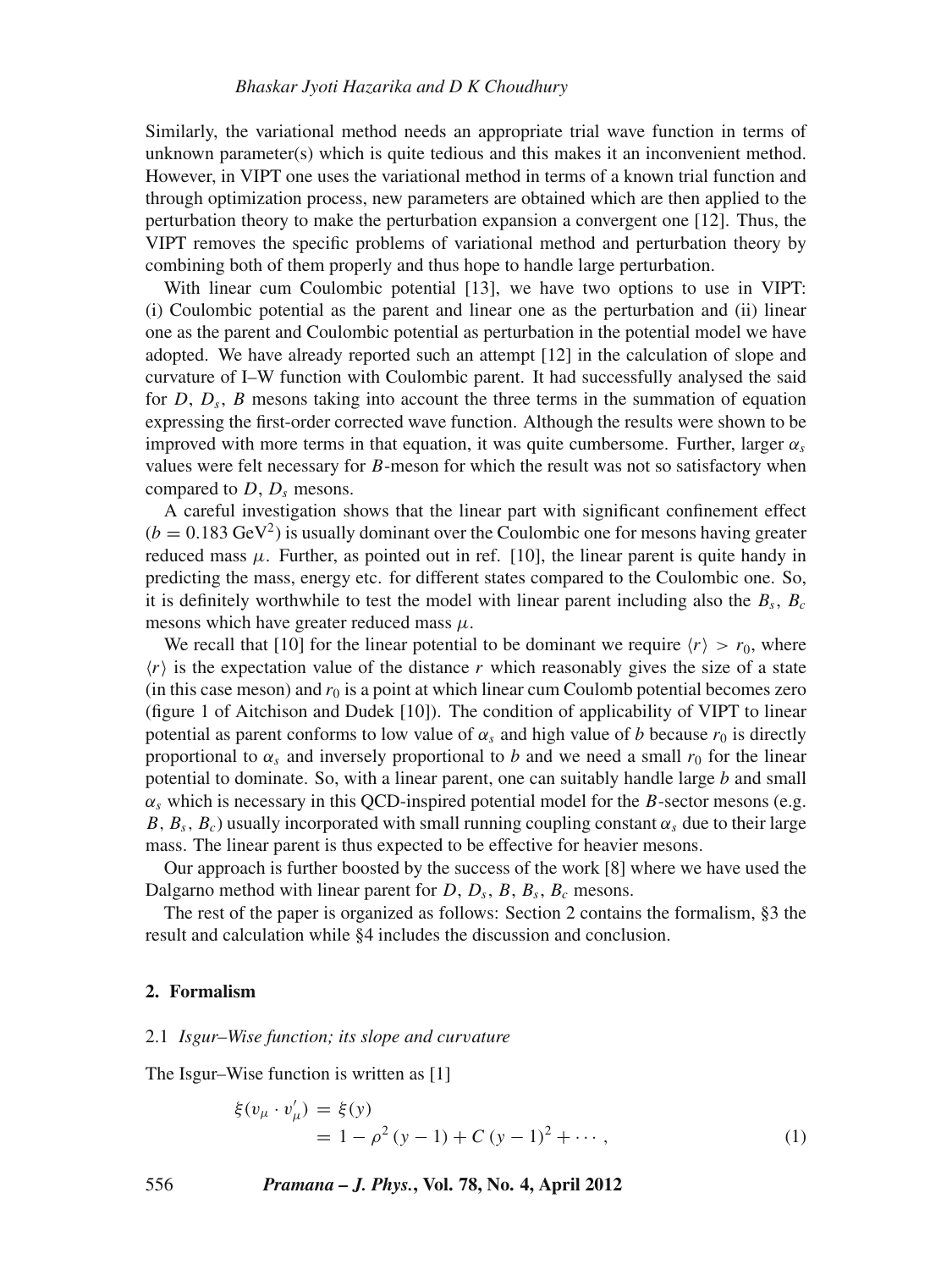where

$$
y = v_{\mu} \cdot v_{\mu}' \tag{2}
$$

and  $v_{\mu}$  and  $v'_{\mu}$  are the four velocity of the heavy meson before and after the decay. The quantity  $\rho^2$  is the slope of the I–W function at  $y = 1$  and known as charge radius:

$$
\rho^2 = \left. \frac{\partial \xi}{\partial y} \right|_{y=1} . \tag{3}
$$

The second-order derivative is the curvature of the I–W function known as convexity parameter:

$$
C = \frac{1}{2} \left( \frac{\partial^2 \xi}{\partial y^2} \right) \Big|_{y=1} . \tag{4}
$$

For the heavy–light flavour mesons the I–W function can also be written as [3,14]

$$
\xi(y) = \int_0^{+\infty} 4\pi r^2 |\psi(r)|^2 \cos pr \,dr,\tag{5}
$$

where

$$
p^2 = 2\mu^2 (y - 1).
$$
 (6)

Now the wave function  $\psi$  of the hadronic system is determined by taking the linear potential as the parent.

# 2.2 *First-order corrected wa*v*e function and energy in VIPT*

The wave function corrected upto the first order of *j*th state is given by (eq. (10) of ref. [12])

$$
\psi_j = \psi_j^{(0)} + \sum_{k \neq j} \frac{\int \psi_k^{(0)*} H'_{P'j} \psi_j^{(0)} dv}{E_j^{(0)} - E_k^{(0)}} \psi_k^{(0)}.
$$
\n(7)

The energy corrected upto the first order for the same state is

$$
E_j = \int \psi_j^{(0)*} H \psi_j^{(0)} dv
$$
  
= 
$$
\int \psi_j^{(0)*} (H_{0P'} + H'_{P'}) \psi_j^{(0)} dv,
$$
 (8)

where  $\psi_k$ ,  $E_k$  are the wave function and energy eigenvalues of the *k*th states which are orthonormal to the *j*th state. The superscript (0) means zeroth-order correction of the corresponding quantities. Also, we note that  $P'$  is the variational parameter and  $H_{0P'}$ ,  $H'_{P'}$  are as defined in eq. (9) of ref. [12].

The summation in eq. (7) can include any number of *k*th states. In this work, we consider terms upto three states in the summation as was done in ref. [12].

*Pramana – J. Phys.***, Vol. 78, No. 4, April 2012** 557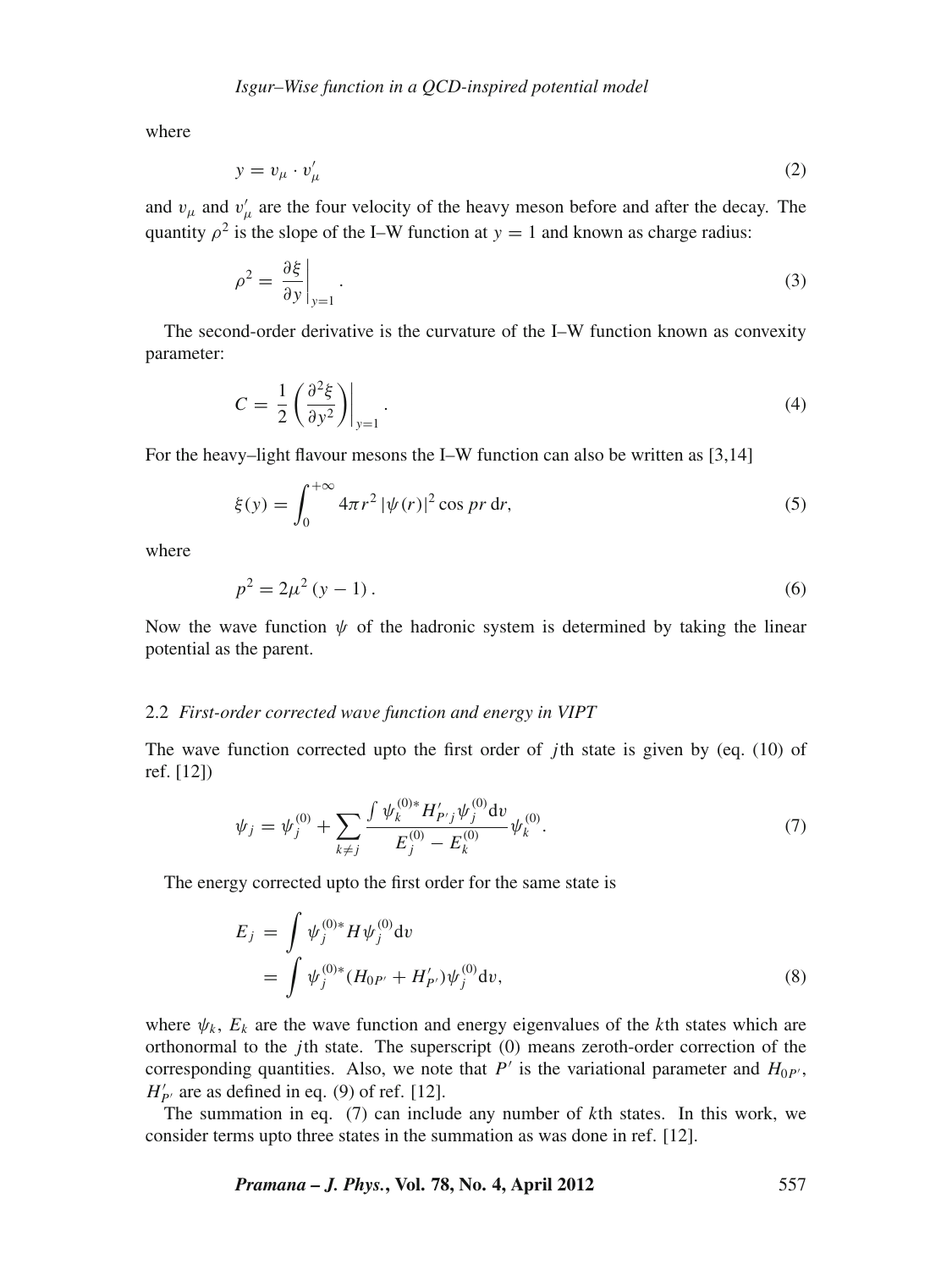#### *Bhaskar Jyoti Hazarika and D K Choudhury*

#### 2.3 *Wa*v*e functions using VIPT with linear potential as the parent*

2.3.1 *With one term in the summation.* As explained earlier, we take  $b'$  as the variational parameter instead of the physical parameter *b* in the parent linear potential to write the Hamiltonian as [3,12]

$$
H = H_0 + H'
$$
  
=  $-\frac{\nabla^2}{2\mu} + br - \frac{4\alpha_s}{3r} + c$   
=  $-\frac{\nabla^2}{2\mu} + br - \frac{\alpha}{r} + c$   
=  $-\frac{\nabla^2}{2\mu} + b'r - \frac{\alpha}{r} - b'r + br + c$   
=  $H_{0b'} + H'_{b'}$ , (9)

where  $\alpha = 4\alpha_s/3$ . Now,  $H_{0b'} = -(\nabla^2/2\mu) - b'r$  is the parent Hamiltonian with the new parameter *b*' and  $H'_{b'} = (\alpha/r) - b'r + br + c$  is the perturbed Hamiltonian with the same variational parameter *b'* instead of the physical parameter *b*.

We consider *j*th state as the 1*s* state  $(n = 1, l = 0)$  and in the summation of eq. (7), we consider a single *k*th state which is the 2*s* state ( $n = 2$ ,  $l = 0$ ).

We note that in the variational method, we are interested only in the '*r*' dependence of the Hamiltonian, and so '*c*' in  $H'_{b'}$  has no role to play in the calculation [15].

The unperturbed wave functions with linear parent with appropriate boundary conditions are the Airy functions given by [10]

$$
\psi_{n0}(r) = \frac{N_n}{2\sqrt{\pi}r} \text{Ai}\left((2\mu b')^{1/3}r + \rho_{0n}\right),\tag{10}
$$

where  $\rho_{0n}$ s are the zeroes of the Airy function Ai $(\rho_{0n}) = 0$  given by [10,16]:

$$
\rho_{0n} = -\left[\frac{3\pi(4n-1)}{8}\right]^{2/3} \tag{11}
$$

and  $N_n$  is the normalization constant.

As an illustration, we reproduce for *s* states a few of the zeroes of the Airy function in table 1. The corresponding energies are given as

$$
E_n = -\left(\frac{b^2}{2\mu}\right)^{1/3} \rho_{0n}.\tag{12}
$$

**Table 1.** A few of the zeroes of Airy function for *s* states.

| State               | $\rho_{0n}$ |
|---------------------|-------------|
| $1s (n = 1, l = 0)$ | $-2.3194$   |
| $2s (n = 2, l = 0)$ | $-4.083$    |
| $3s (n = 3, l = 0)$ | $-5.5183$   |
| $4s (n = 4, l = 0)$ | $-6.782$    |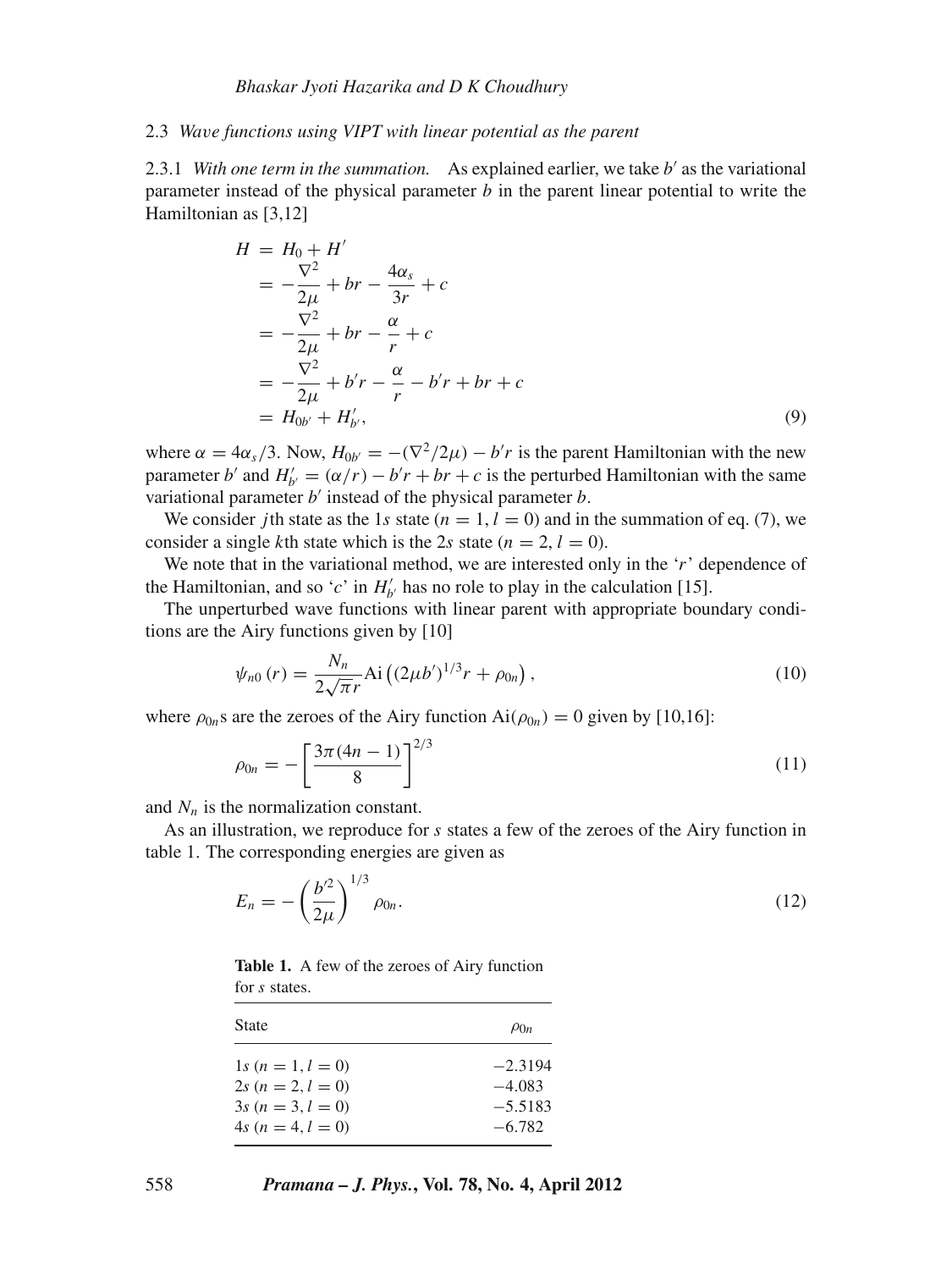Of course  $n = 1, 2, 3, 4, \ldots$  is the principal quantum number.

Thus the trial 1*s* state ( $n = 1, l = 0$ ) wave function is (which is also the unperturbed wave function):

$$
\psi^{(0)} = \psi_{10}^{(0)}
$$
  
=  $\frac{N_1}{2\sqrt{\pi}r}$  Ai  $((2\mu\bar{b}')^{1/3}r - 2.3194)$   
=  $\frac{N_1}{2\sqrt{\pi}r}$  Ai  $(z_1)$ , (13)

where

$$
z_1 = ((2\mu \bar{b}')^{1/3}r - 2.3194)
$$
 (14)

and the subscript 10 indicates the quantum number (*n*,*l*) of the *j*th state.

We note that *b'* is replaced by  $\bar{b}$ <sup>'</sup> which is obtained by minimizing  $E_j$  given by eq. (8). It is essential since in VIPT we have to use the values of variational parameter leading to minimum energy (for example in ref. [12],  $\alpha_s$  was replaced by  $\bar{\alpha}'_{10}$ ). The values of  $\bar{b}'$  for different mesons are listed in table 2.

Now we consider the single *k*th state in the summation of eq. (7) which is the 2*s* state given by

$$
\psi_{20}^{(0)} = \frac{N_2}{2\sqrt{\pi}r} \text{Ai}\left((2\mu\bar{b}')^{1/3}r - 4.083\right) = \frac{N_2}{2\sqrt{\pi}r} \text{Ai}\left(z_2\right),\tag{15}
$$

where

$$
z_2 = \left( (2\mu \bar{b}')^{1/3} r - 4.083 \right). \tag{16}
$$

The wave function corrected upto first order is

$$
\psi_S = N \left[ \psi^{(0)} + \frac{(2\mu)^{1/3}}{(\rho_{02} - \rho_{01}) \bar{b}^{2/3}} \left( (b - \bar{b}') \langle r \rangle_{2,1} - \alpha \left\langle \frac{1}{r} \right\rangle_{2,1} \right) \psi_{20}(r) \right],
$$
\n(17)

where

$$
\langle r \rangle_{2,1} = N_1 N_2 \int_0^{+\infty} r \text{Ai}((2\mu \bar{b}')^{1/3} r - 2.3194) \text{Ai}\left((2\mu \bar{b}')^{1/3} r - 4.083\right) \text{d}r
$$
\n(18)

and *N* is the normalization constant.

2.3.2 *With two terms in the summation.* We next consider the 3*s* state ( $n = 3$ ,  $l = 0$ ) in addition to 2*s* state (as done in the single term case) given by

$$
\psi_{30}^{(0)} = \frac{N_3}{2\sqrt{\pi}r} \text{Ai}\left( (2\mu \bar{b}')^{1/3}r - 5.5153 \right) = \frac{N_3}{2\sqrt{\pi}r} \text{Ai}\left(z_3\right),\tag{19}
$$

*Pramana – J. Phys.***, Vol. 78, No. 4, April 2012** 559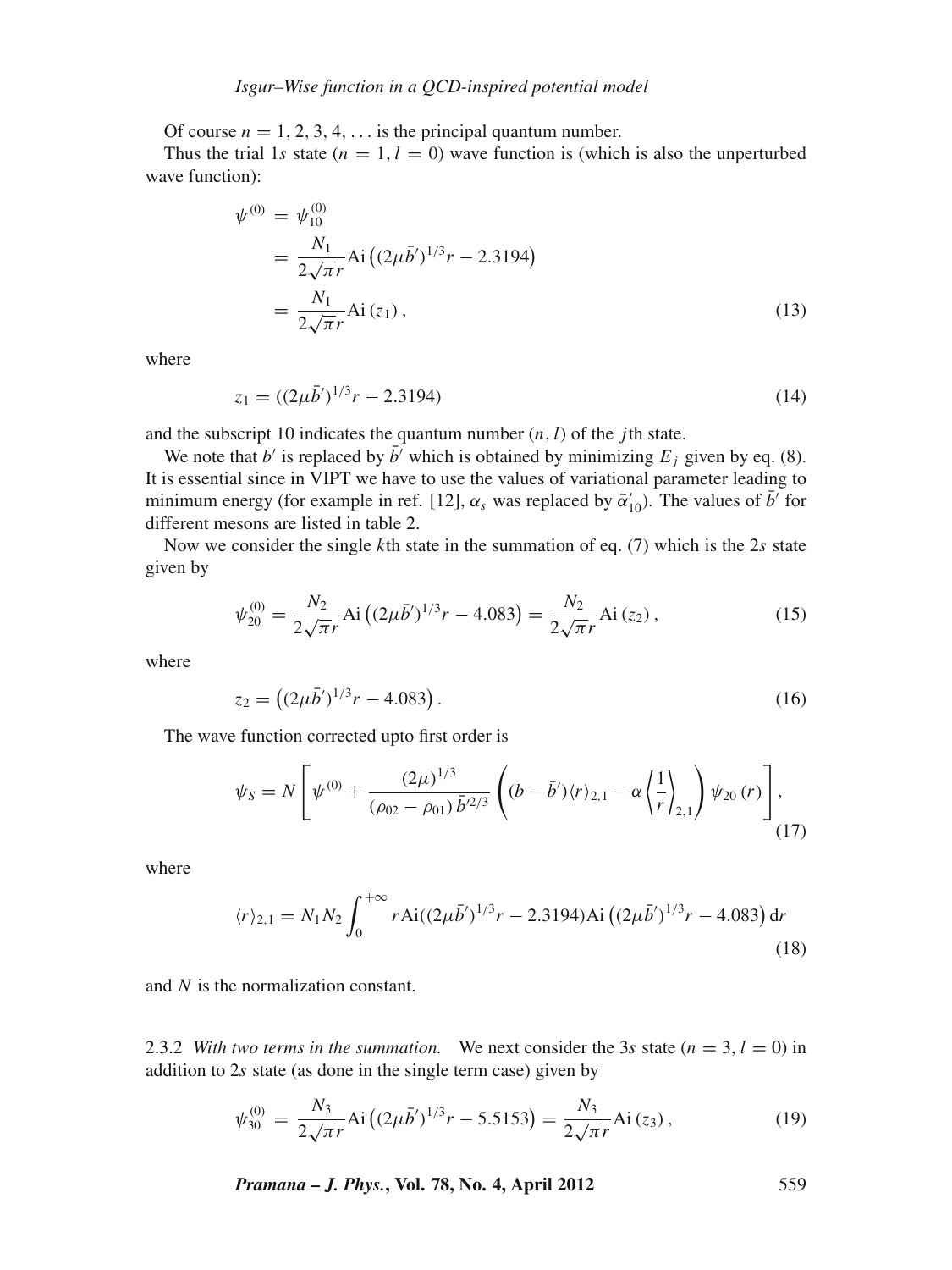| Mesons           | Reduced mass $\mu$ | $\alpha = 4\alpha_s/3$ | $\bar{b}'$ without<br>relativistic effect | $\bar{b}'$ with<br>relativistic effect |
|------------------|--------------------|------------------------|-------------------------------------------|----------------------------------------|
| D                | 0.2761             | 0.924                  | 5.306                                     | 16.24                                  |
| $D_s$            | 0.368248           | 0.924                  | 5.876                                     | 19.8                                   |
| $\boldsymbol{B}$ | 0.31464            | 0.348                  | 4.33                                      | 5.587                                  |
| $B_{s}$          | 0.4401             | 0.348                  | 4.497                                     | 5.954                                  |
| $B_c$            | 1.1803             | 0.348                  | 5.39                                      | 8.103                                  |

**Table 2.** Values of  $\bar{b}$ <sup> $\prime$ </sup> with  $b = 0.183 \text{ GeV}^2$ .

where

$$
z_3 = \left( (2\mu \bar{b}')^{1/3} r - 5.5153 \right). \tag{20}
$$

With the inclusion of this state, the wave function corrected upto the first order is

$$
\psi_D = N' \left[ \psi^{(0)} + \frac{(2\mu)^{1/3}}{(\rho_{02} - \rho_{01}) \bar{b}^{2/3}} \left( (b - \bar{b}') \langle r \rangle_{2,1} - \alpha \left\langle \frac{1}{r} \right\rangle_{2,1} \right) \psi_{20}(r) + \frac{(2\mu)^{1/3}}{(\rho_{03} - \rho_{01}) \bar{b}^{2/3}} \left( (b - \bar{b}') \langle r \rangle_{3,1} - \alpha \left\langle \frac{1}{r} \right\rangle_{3,1} \right) \psi_{30}(r) \right], \quad (21)
$$

where

$$
\langle r \rangle_{3,1} = N_1 N_3 \int_0^{+\infty} r \text{Ai} \left( (2\mu \bar{b}')^{1/3} r - 2.3194 \right) \text{Ai} \left( (2\mu \bar{b}')^{1/3} r - 5.5153 \right) \text{d}r \tag{22}
$$

and *N'* is the normalization constant.

2.3.3 *With three terms in the summation.* In addition to the 2*s* and 3*s* states we now add the 4*s* state:

$$
\psi_{40}^{(0)} = \frac{N_4}{2\sqrt{\pi}r} \text{Ai}\left((2\mu\bar{b}')^{1/3}r - 6.782\right) = \frac{N_4}{2\sqrt{\pi}r} \text{Ai}\left(z_4\right),\tag{23}
$$

where

$$
z_4 = \left( (2\mu \bar{b}')^{1/3} r - 6.782 \right). \tag{24}
$$

With the inclusion of this state, the first-order wave function now becomes

$$
\psi_T = N'' \left[ \psi^{(0)} + \frac{(2\mu)^{1/3}}{(\rho_{02} - \rho_{01}) \bar{b}^{2/3}} \left( (b - \bar{b}') \langle r \rangle_{2,1} - \alpha \left\langle \frac{1}{r} \right\rangle_{2,1} \right) \psi_{20}(r) + \frac{(2\mu)^{1/3}}{(\rho_{03} - \rho_{01}) \bar{b}^{2/3}} \left( (b - \bar{b}') \langle r \rangle_{3,1} - \alpha \left\langle \frac{1}{r} \right\rangle_{3,1} \right) \psi_{30}(r) + \frac{(2\mu)^{1/3}}{(\rho_{04} - \rho_{01}) \bar{b}^{2/3}} \left( (b - \bar{b}') \langle r \rangle_{4,1} - \alpha \left\langle \frac{1}{r} \right\rangle_{4,1} \right) \psi_{40}(r) \right], (25)
$$

560 *Pramana – J. Phys.***, Vol. 78, No. 4, April 2012**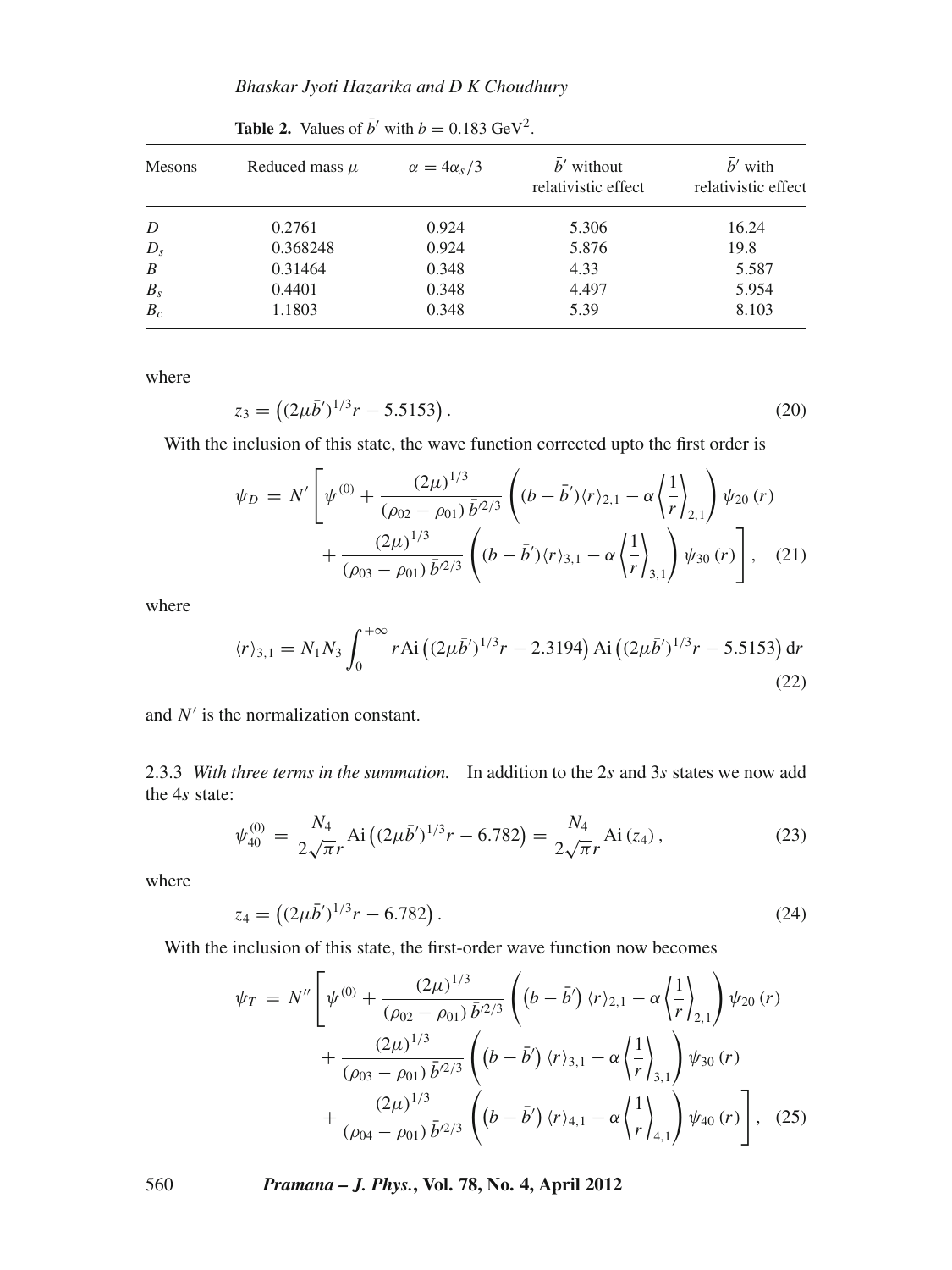where

$$
\langle r \rangle_{4,1} = N_1 N_4 \int_0^{+\infty} r \text{Ai}((2\mu \bar{b}')^{1/3} r - 2.3194) \text{Ai}((2\mu \bar{b}')^{1/3} r - 6.782) \text{d}r \tag{26}
$$

and *N''* is the normalization constant.

The relativistic version of these wave functions is obtained by multiplying the above expression by  $(r\mu\alpha)^{-\epsilon}$  [17,18]. The relativistic modification is felt necessary as the light quark moves faster relative to the static heavy quark. Thus, relativistic version of all these wave functions is

$$
\psi_{i,\text{rel}} = \psi_i (r\mu\alpha)^{-\epsilon},\tag{27}
$$

where  $i = S, D, T$  and

$$
\epsilon = 1 - \sqrt{1 - \frac{4\alpha_s}{3}}.\tag{28}
$$

Putting all these wave functions, i.e. eqs (17), (21), (25) and (27) in (5) we can calculate the Isgur–Wise function for different cases.

## **3. Calculation and results**

We have listed the values of charge radius and convexity parameter of the calculated I–W function for various heavy–light flavour mesons in the present method considering single state, two states, and three states of eq. (7) with and without relativistic effect.

Table 1 gives the zeroes of Airy function while table 2 gives the values of  $\bar{b}'$ . In tables 3– 5, we record our predictions of slope and curvature for single term, two terms and three terms of eq. (7) respectively. Table 6 gives a summary of these in other models while in table 7, we give a comparison of VIPT and Dalgarno methods for both the options.

The  $\alpha$ <sub>s</sub> values are taken from the *V*-scheme [6,19–21] and the integrations are done numerically for all these calculations.

**Table 3.** Values of slope  $\rho^2$  and curvature *C* with single term in eq. (7).

| Meson          | $\rho_{\tilde S}$ | $C_S$ | $\rho_{S,\mathrm{rel}}^2$ | $C_{S,rel}$ |
|----------------|-------------------|-------|---------------------------|-------------|
| D              | 1.36              | 0.01  | 0.53                      | 0.0022      |
| $D_{s}$        | 1.867             | 0.03  | 0.702                     | 0.0036      |
| B              | 1.93              | 0.02  | 1.41                      | 0.013       |
| $B_{s}$        | 2.923             | 0.046 | 2.113                     | 0.0283      |
| $B_c^{\prime}$ | 9.442             | 0.484 | 6.274                     | 0.2522      |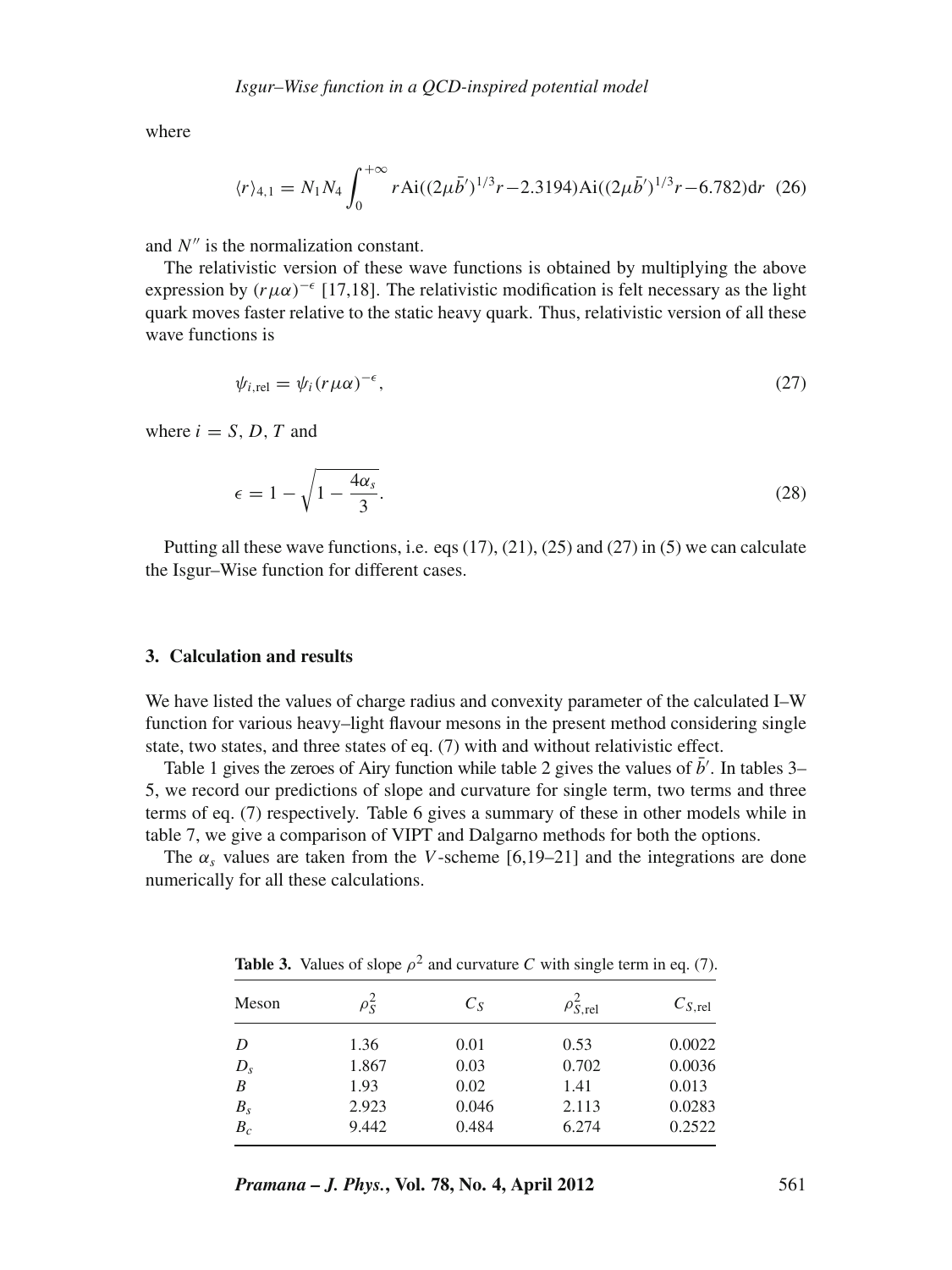| Meson          | $\rho_{D}^{\ast}$ | $C_D$  | $\rho_{D,\text{rel}}^2$ | $C_{D,\text{rel}}$ |
|----------------|-------------------|--------|-------------------------|--------------------|
| D              | 1.201             | 0.013  | 0.57                    | 0.0026             |
| $D_{s}$        | 2.001             | 0.0242 | 0.74                    | 0.0041             |
| $\overline{B}$ | 2.004             | 0.0244 | 1.44                    | 0.0133             |
| $B_{S}$        | 3.031             | 0.0565 | 2.16                    | 0.0297             |
| $B_c$          | 10.2              | 0.61   | 6.51                    | 0.275              |

**Table 4.** Values of slope  $\rho^2$  and curvature *C* with two terms in eq. (7).

**Table 5.** Values of slope  $\rho^2$  and curvature *C* with three terms in eq. (7).

| Meson             | $\rho_T^2$ | $C_T$  | $\rho_{T,\text{rel}}^2$ | $C_{T,\text{rel}}$ |
|-------------------|------------|--------|-------------------------|--------------------|
| D                 | 1.33       | 0.016  | 0.604                   | 0.00326            |
| $D_{s}$           | 2.023      | 0.0305 | 0.78                    | 0.0054             |
| $\overline{B}$    | 2.027      | 0.031  | 1.54                    | 0.0217             |
|                   | 3.087      | 0.071  | 2.29                    | 0.047              |
| $\frac{B_s}{B_c}$ | 10.25      | 0.767  | 6.99                    | 0.441              |

| Model                                    | Value of $\rho^2$        | Value of curvature $C$ |
|------------------------------------------|--------------------------|------------------------|
| Le Yaouanc <i>et al</i> [22]             | > 0.75                   |                        |
| Le Yaouanc et al [23]                    | > 0.75                   | > 0.47                 |
| Rosner $[29]$                            | 1.66                     | 2.76                   |
| Mannel [30,31]                           | 0.98                     | 0.98                   |
| Pole ansatz [32]                         | 1.42                     | 2.71                   |
| MIT bag model [28]                       | 2.35                     | 3.95                   |
| Ebert et al [34]                         | 1.04                     | 1.36                   |
| Simple quark model [27]                  |                          | 1.11                   |
| Skryme model [25]                        | 1.3                      | 0.85                   |
| OCD sum rule [26]                        | 0.65                     | 0.47                   |
| Relativistic three-quark model [24]      | 1.35                     | 1.75                   |
| Neubert [33]                             | $0.82 \pm 0.09$          |                        |
| Infinite momentum frame quark model [35] | 3.04                     | 6.81                   |
| UKQCD Collaboration [36]                 | $0.83_{-11-22}^{+15+24}$ |                        |
| CLEO Collaboration [37]                  | $0.76 \pm 0.16 \pm 0.08$ |                        |

**Table 6.** Predictions of the slope and curvature of the I–W function in various models.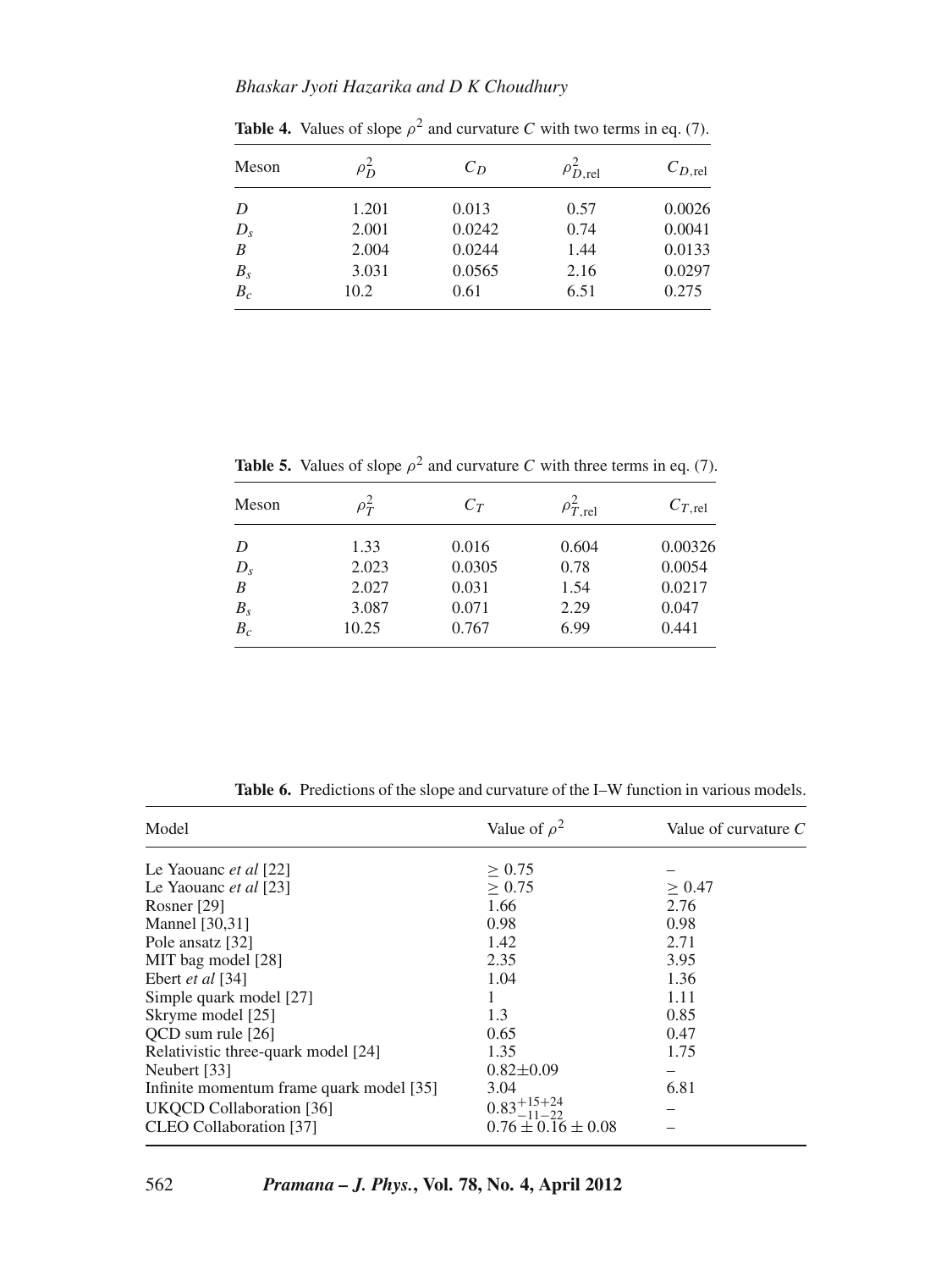# *Isgur–Wise function in a QCD-inspired potential model*

|                             |                                  | <b>VIPT</b>                     |                            |                                |                         |
|-----------------------------|----------------------------------|---------------------------------|----------------------------|--------------------------------|-------------------------|
|                             |                                  | I. Linear parent<br>(this work) |                            | II. Coulombic parent<br>$[12]$ |                         |
| Terms considered in eq. (7) | Meson                            | $\rho_S^2$                      | $C_S$                      | $\rho_S^2$                     | $C_S$                   |
| Single term                 | D<br>$D_{s}$<br>B                | 0.53<br>0.702<br>1.41           | 0.0022<br>0.0036<br>0.0126 | 0.433<br>0.56<br>3.6           | 0.525<br>0.85<br>15.3   |
| Two terms                   | D<br>$D_{s}$<br>B                | 0.57<br>0.74<br>1.44            | 0.0026<br>0.0041<br>0.0133 | 0.432<br>0.55<br>3.16          | 0.524<br>0.84<br>12.32  |
| Three terms                 | D<br>$D_{s}$<br>B                | 0.604<br>0.78<br>1.54           | 0.0033<br>0.0054<br>0.0213 | 0.43<br>0.545<br>3.12          | 0.516<br>0.815<br>11.8  |
|                             |                                  | Dalgarno Method                 |                            |                                |                         |
|                             |                                  | I. Linear parent<br>[8]         |                            | II. Coulombic parent<br>[6]    |                         |
|                             | Meson                            | $\rho_S^2$                      | $C_S$                      | $\rho_S^2$                     | $C_S$                   |
|                             | D<br>$D_{s}$<br>$\boldsymbol{B}$ | 0.896<br>1.352<br>1.41          | 0.0031<br>0.0077<br>0.013  | 1.136<br>0.912<br>128.13       | 5.377<br>0.0007<br>5212 |

**Table 7.** Comparison of the values of  $\rho^2$  and *C* in VIPT and Dalgarno methods for both the options. For comparison we take the best representative values of  $\rho^2$  and *C* from the available data for  $D$ ,  $D_s$ ,  $B$  mesons.

# **4. Discussion and conclusion**

This analysis with linear parent shows a completely different picture in comparison to that with Coulombic parent [12]. With more terms in (7), the slope and curvature have increased contrary to Coulombic parent. Also, an analysis of table 6 indicates that for a definite term, the slope has assumed larger values than those of ref. [12] while for the curvature, the pattern is reversed, i.e. it has assumed smaller values than those of ref. [12].

Regarding the number of terms considered in the summation (7), we have seen that the result is the most satisfactory and comparable for the single term consideration. This is undoubtably a great phenomenological advantage as involvement of more terms in eq. (7) makes the calculation quite cumbersome which happened in ref. [12]. However, relativistic correction in this case also decreases the slope and curvature of Isgur–Wise function as observed earlier [12]. If we look back at our Dalgarno method with linear parent [8], we have observed larger values of slope and curvature for  $D$ ,  $D<sub>s</sub>$  mesons and smaller values for  $B$ ,  $B_s$ ,  $B_c$  mesons in this work compared to that in [8].

*Pramana – J. Phys.***, Vol. 78, No. 4, April 2012** 563